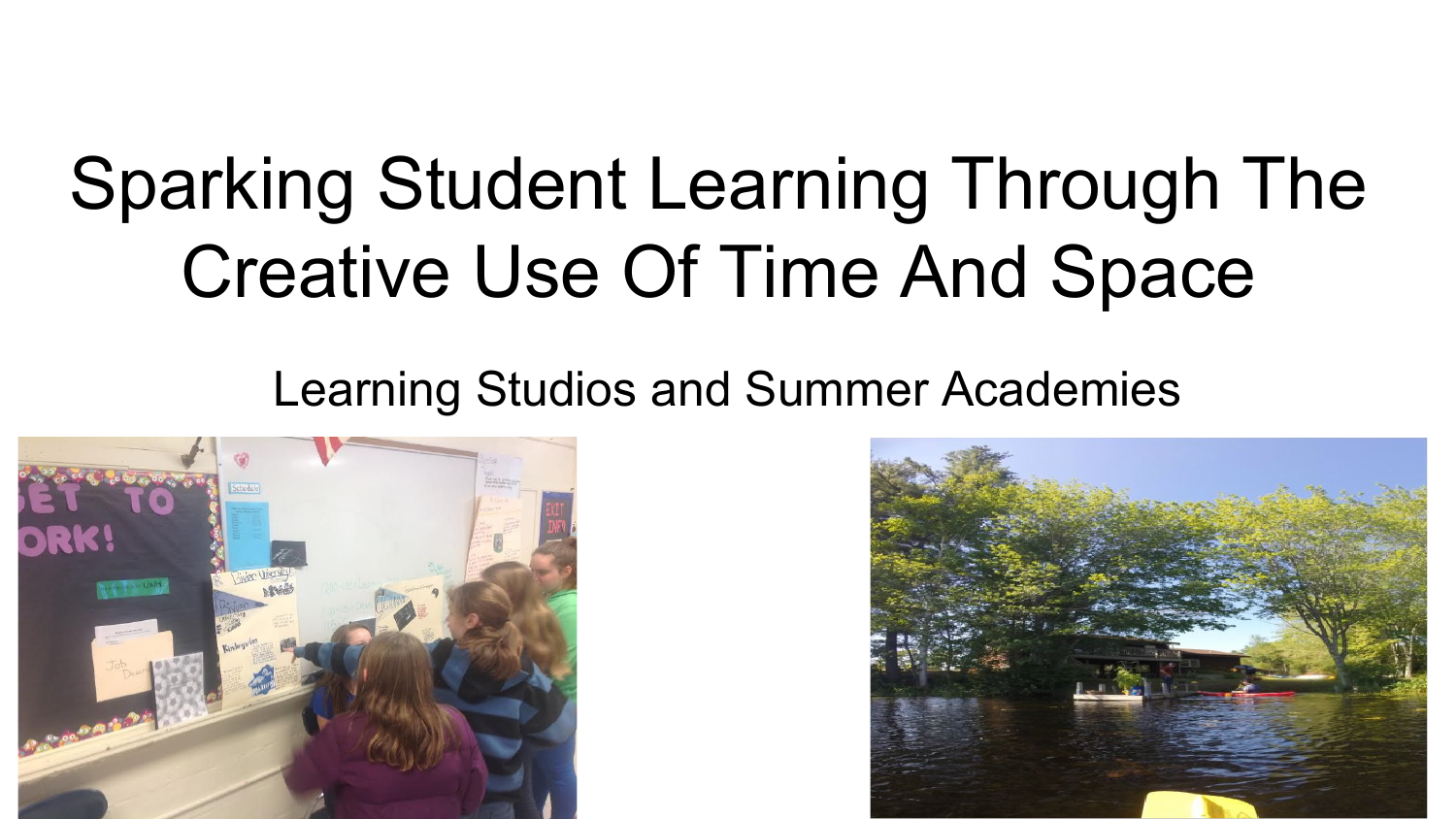## Introductions

Rick Anthony- Physical Education Teacher

- BS Sports Medicine, Keene State College, 1987
- MA Sports Management, American Public University, 2015
- 30 years Teaching
- 22 years at Pittsfield

Chris Davitt- Middle School English Teacher

- BA English, Keene State College, 2008
- 8 years Teaching
- 5 years at Pittsfield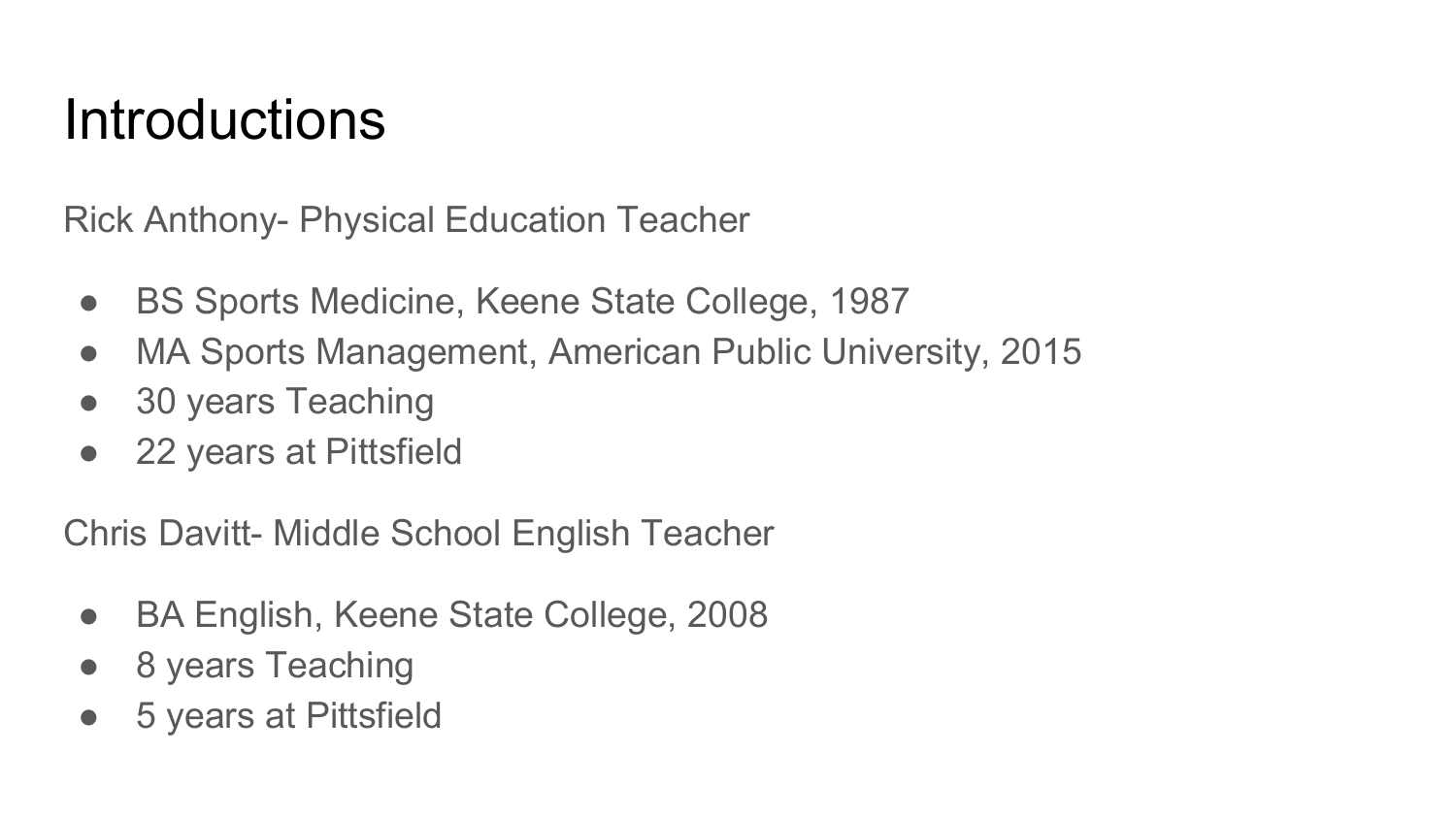Location- Pittsfield, New Hampshire (Merrimack County

Pittsfield Middle High School Demographics

Town Population- 4,200

School Population- Middle School-91 High School -162

# **Graduation 2015**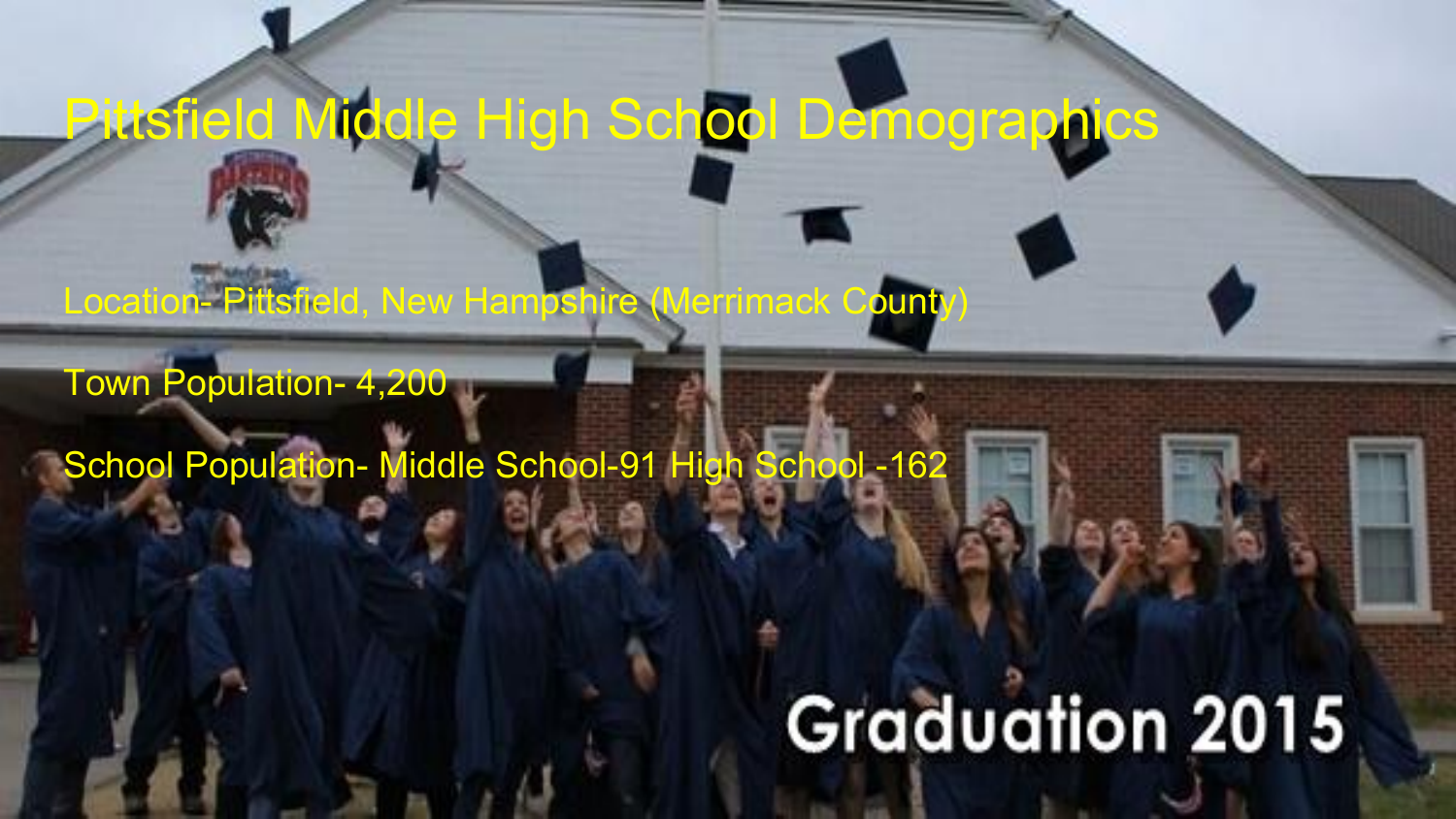# Learning Studios

Sept 2

 $929.14$ <br>Record of the natural seconds  $Problem 5-1 + 5-3$  $712 + -11$ **MANITER** Go over 5-5

 $1/1782$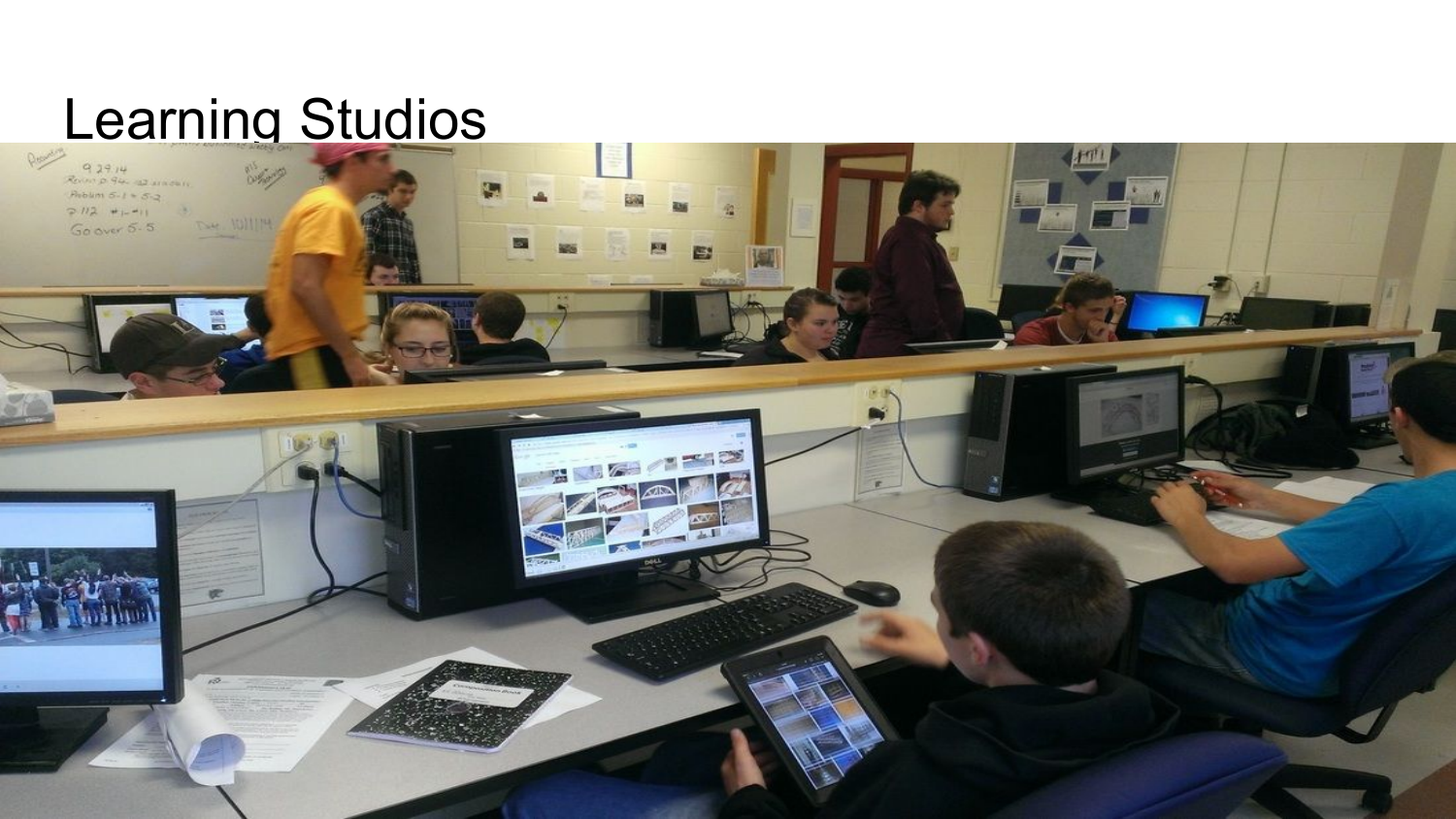# Pittsfield Middle High School: Learning Studios

- NCTAF Conference in 2011: National Commission on Teaching and America's Future
	- Interdisciplinary
	- Project Based
	- Community
	- Exhibition
- Middle School Interdisciplinary Project, Spring 2012
- Learning Studios Development at PMHS
- Time and Space
	- Flexible Schedule Team: Spring 2013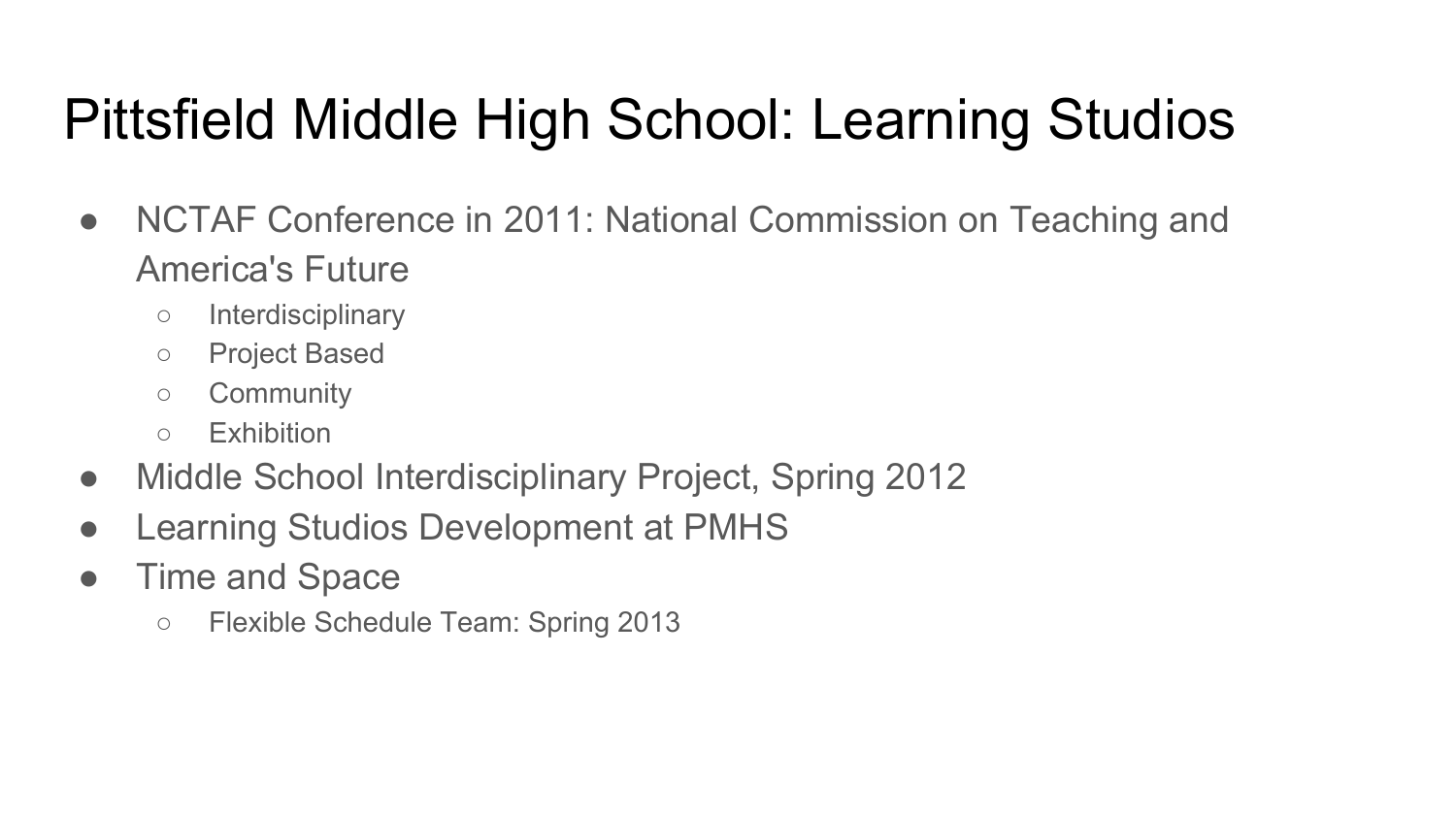# Making Learning Studios Fit PMHS

- Student Engagement
- **● Rigor**
- **•** Investigation
- Collaborative Partnerships (between students and local professionals)
- Interdisciplinary Work
- Teams of Teachers (across the curriculum)
- **● Project-based Learning**
- Benefit to the Community
- **● Exhibition of Learning**
- **● Students are Driving Force**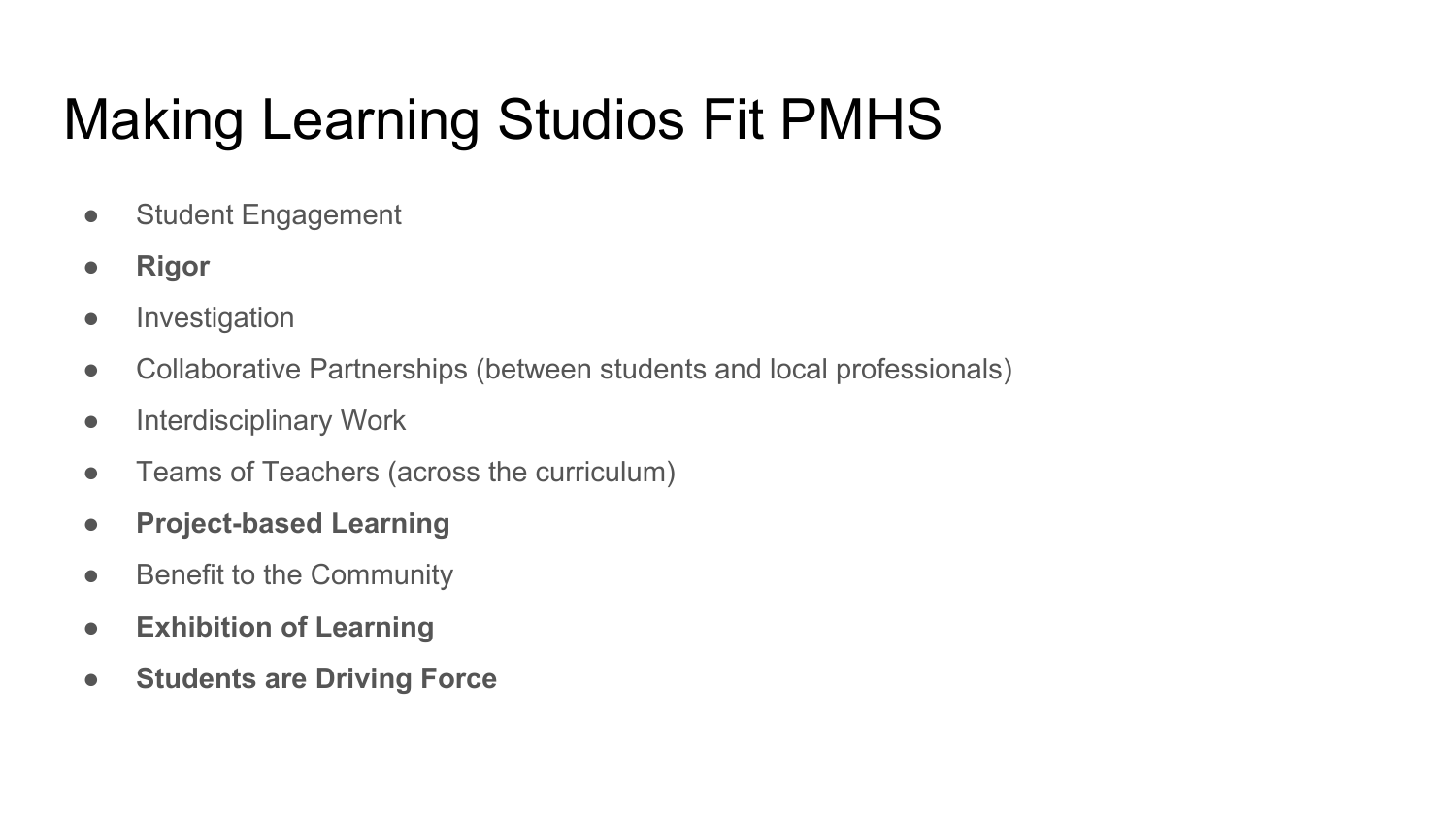# Selling Learning Studios to the School Community

- How did we get teachers to buy into teaching a Learning Studio?
	- Presentation to the staff.
	- Eleven proposals submitted to the principal on the last day of school
- How did we get the School Board to approve Learning Studios?
	- School Board Presentation
	- Learning Studios would be offered in subjects that teachers and students are passionate about.
	- There are a variety of opportunities in school and community for Learning Studios.
	- Students have the opportunity to create their own Learning Studio.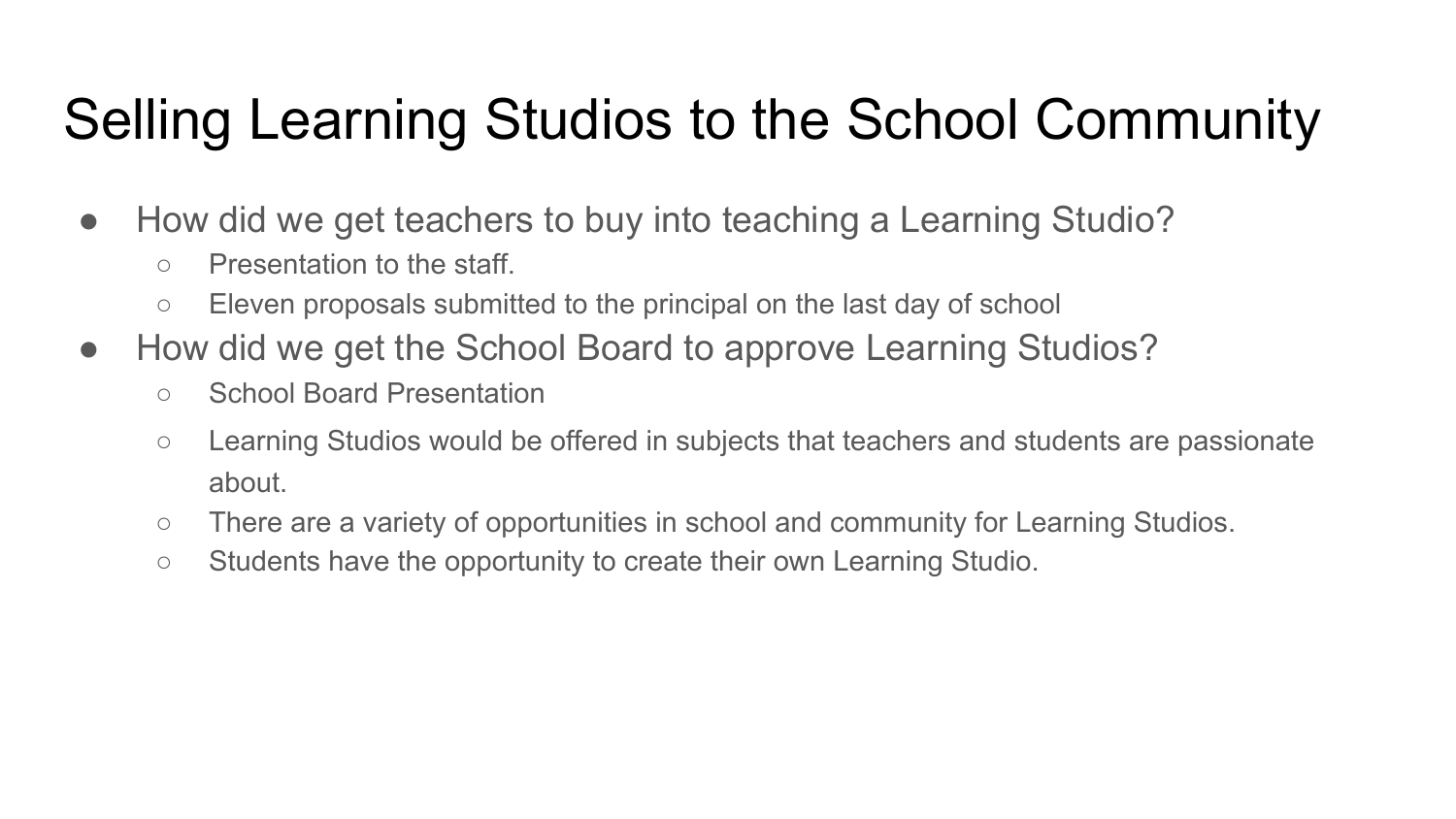### Student Personalization

- Small student to teacher ratio
- Students in collaboration with teachers are encouraged to develop their own Learning Studios based on their interest and expertise.
	- Hip-Hop Dance
	- Engineer-it
	- Sports Management and Finance
- Students are the driving force of the Learning Studio.
- Learning Studio Selection
	- Students get to choose their Learning Studios from a list of choices..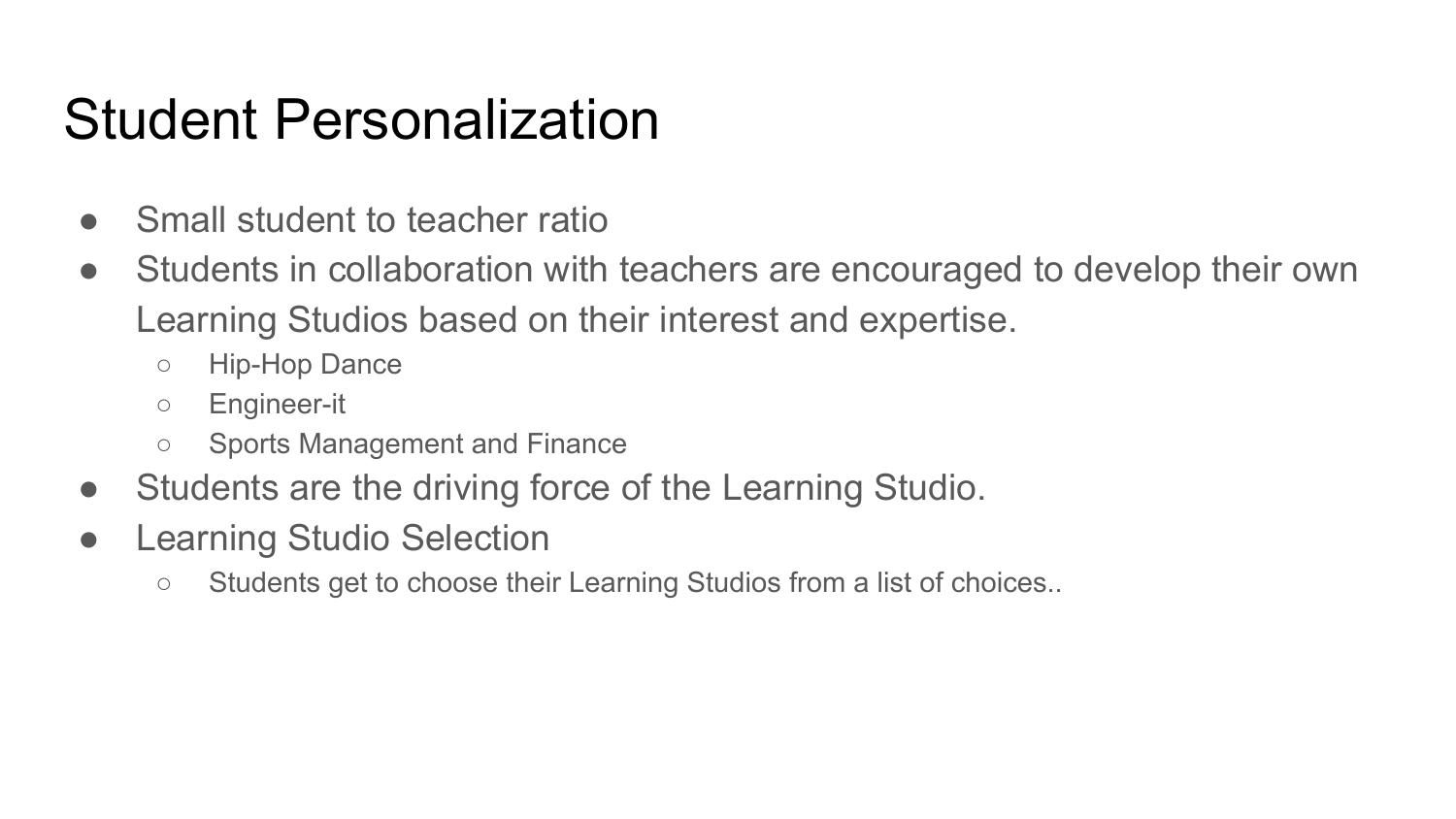# Implementation

#### 1st year Highlights:

- Middle school- 2 hours
- Mt. Rushmore of Sports/ PMHS Athletic Hall of Fame
- **•** Exhibition

#### 2nd Year Highlights:

- Learning Studio- 12:45-1:45
- Enrichment/ Credit
- Students created their own Learning Studios

#### 3rd Year Highlights

- Learning Studios include students from 7th-12th grade
- Mid-Year Showcase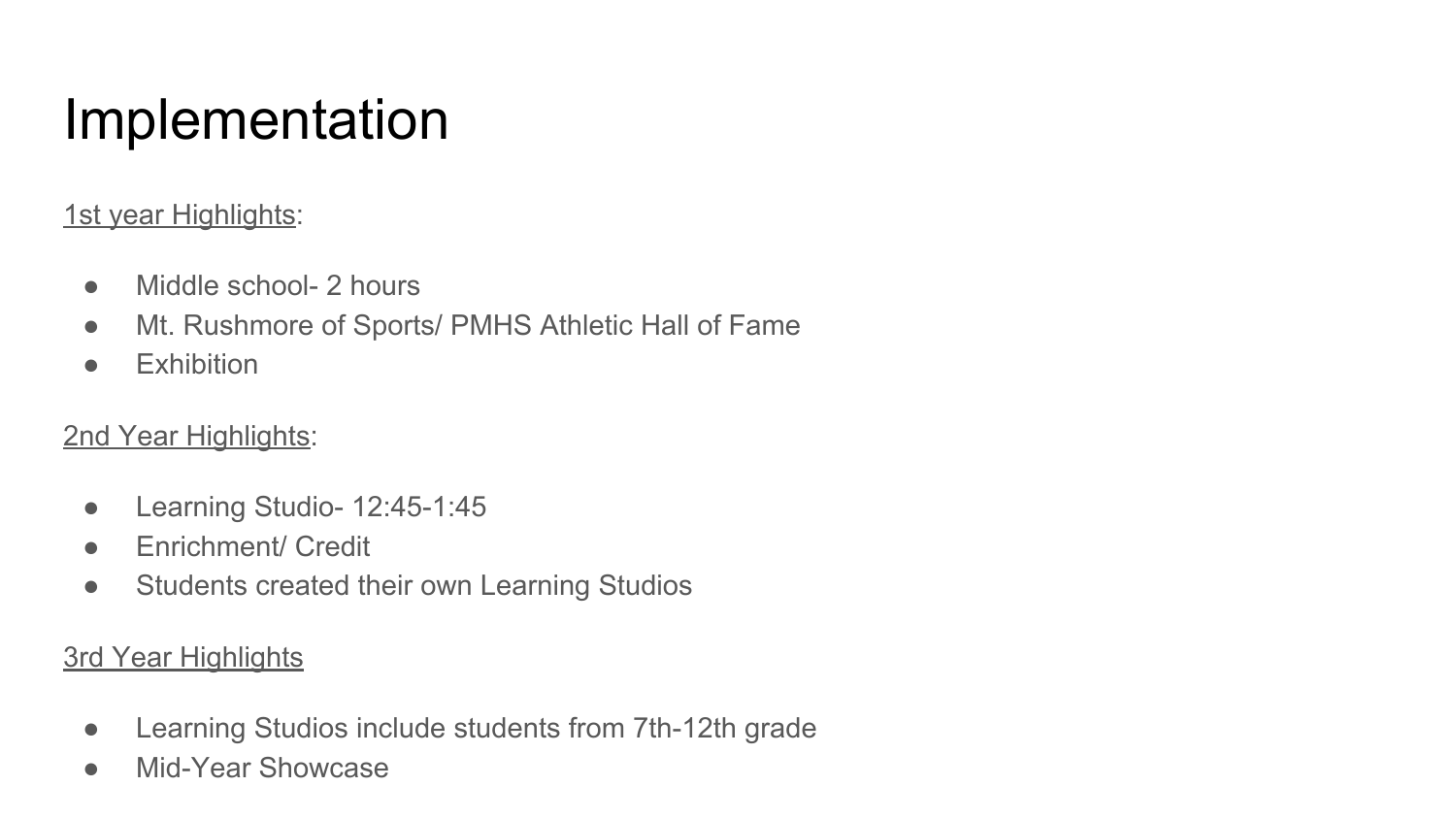#### **Products**

● Learning Studio Exhibition

● End of The Year Showcase ○ Change in Schedule

- Hall of Fame Induction Ceremony
	- Seeing a Learning Studio come to fruition

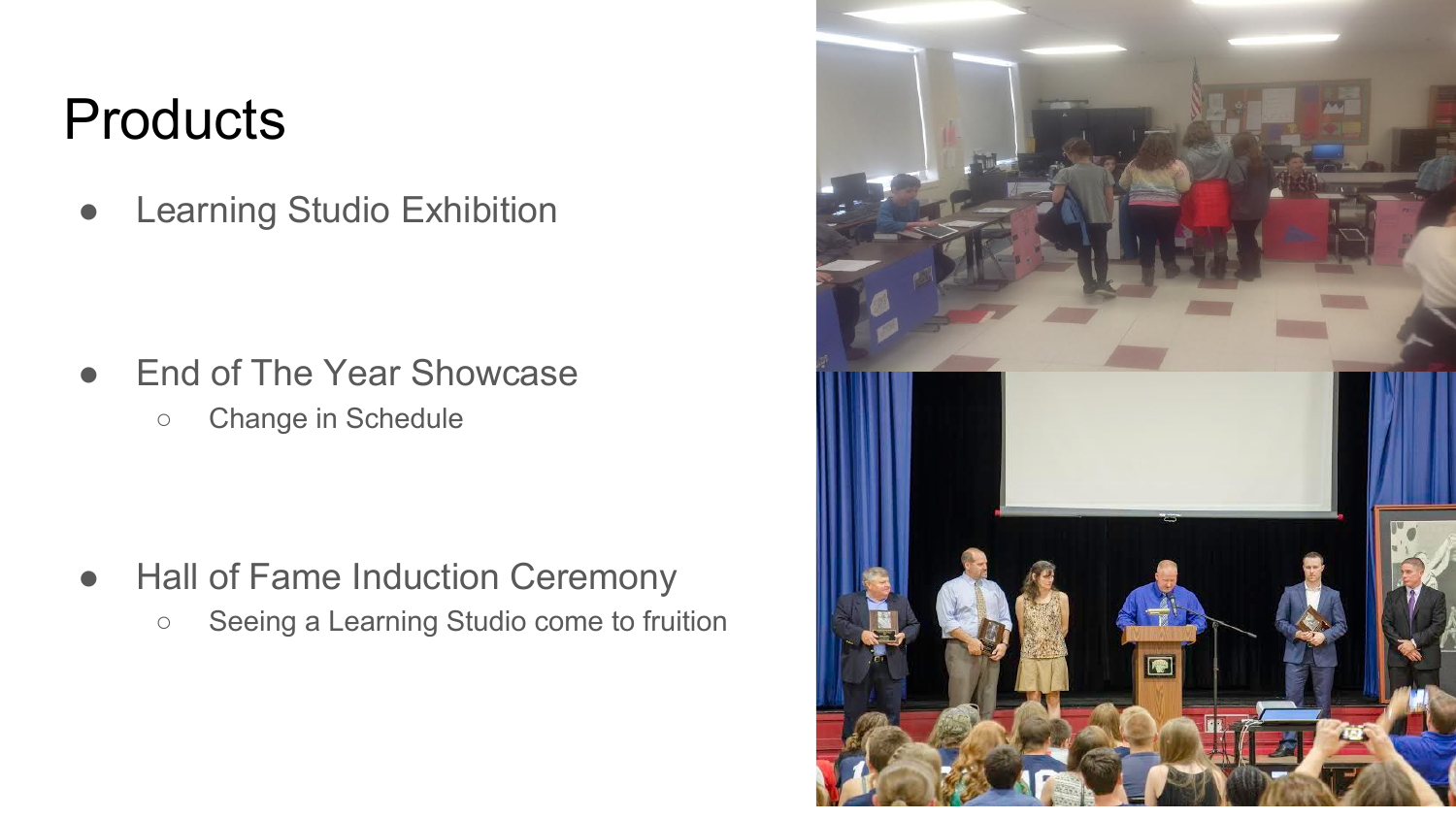# Shared Leadership

Students:

- Finding an area or subject that they are interested in
- Create their own Learning Studios
- Collaborating with teachers

Teachers:

- Collaboration with students or other teachers
- Offering the Learning Studios for Credit/ Enrichment
- Participating in an area outside of their comfort zone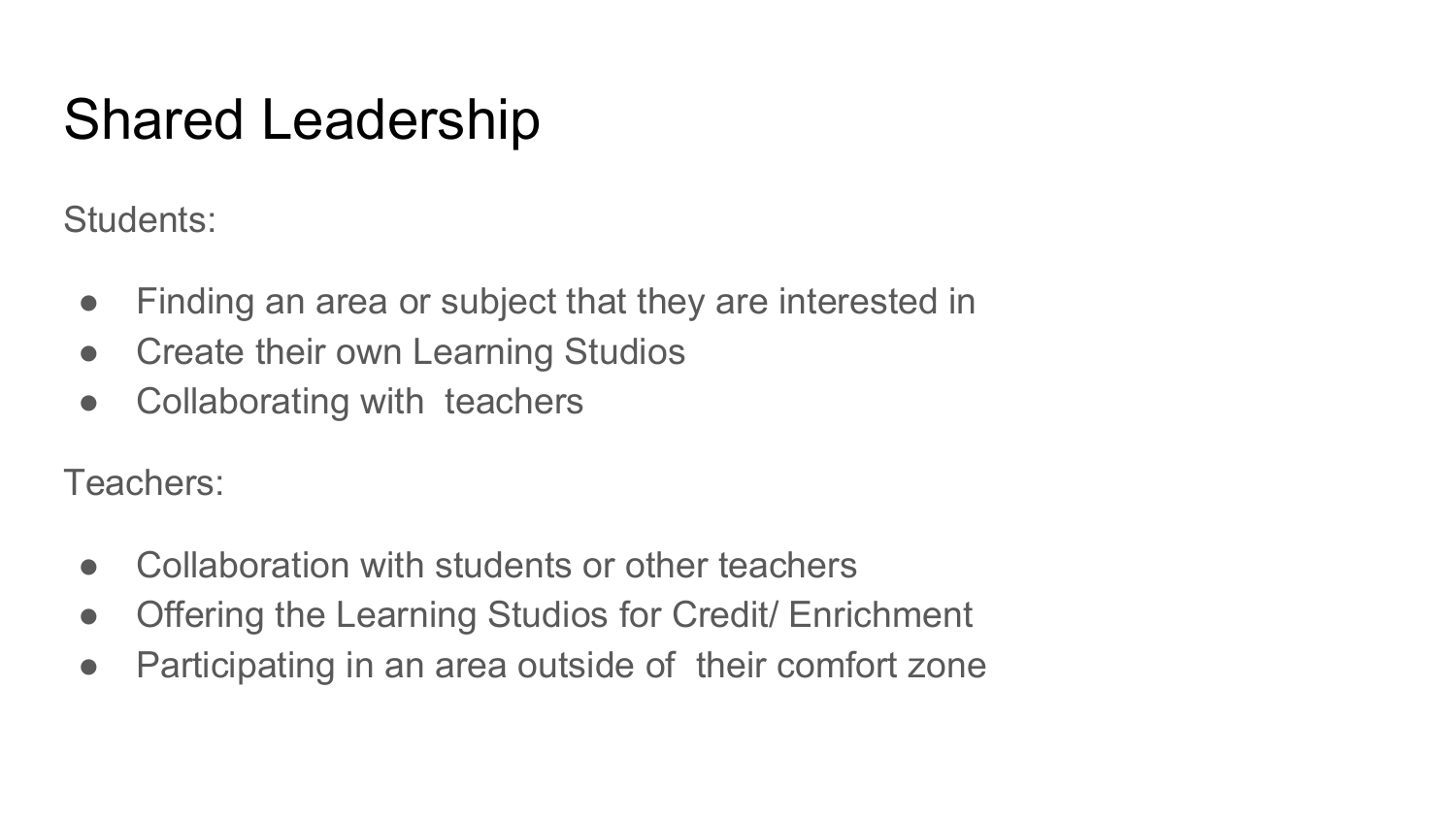## Making Learning Studios Work at Your School

• What is important to your school?

• Where does this fit into your schedule?

• How can you "sell" this to your school community?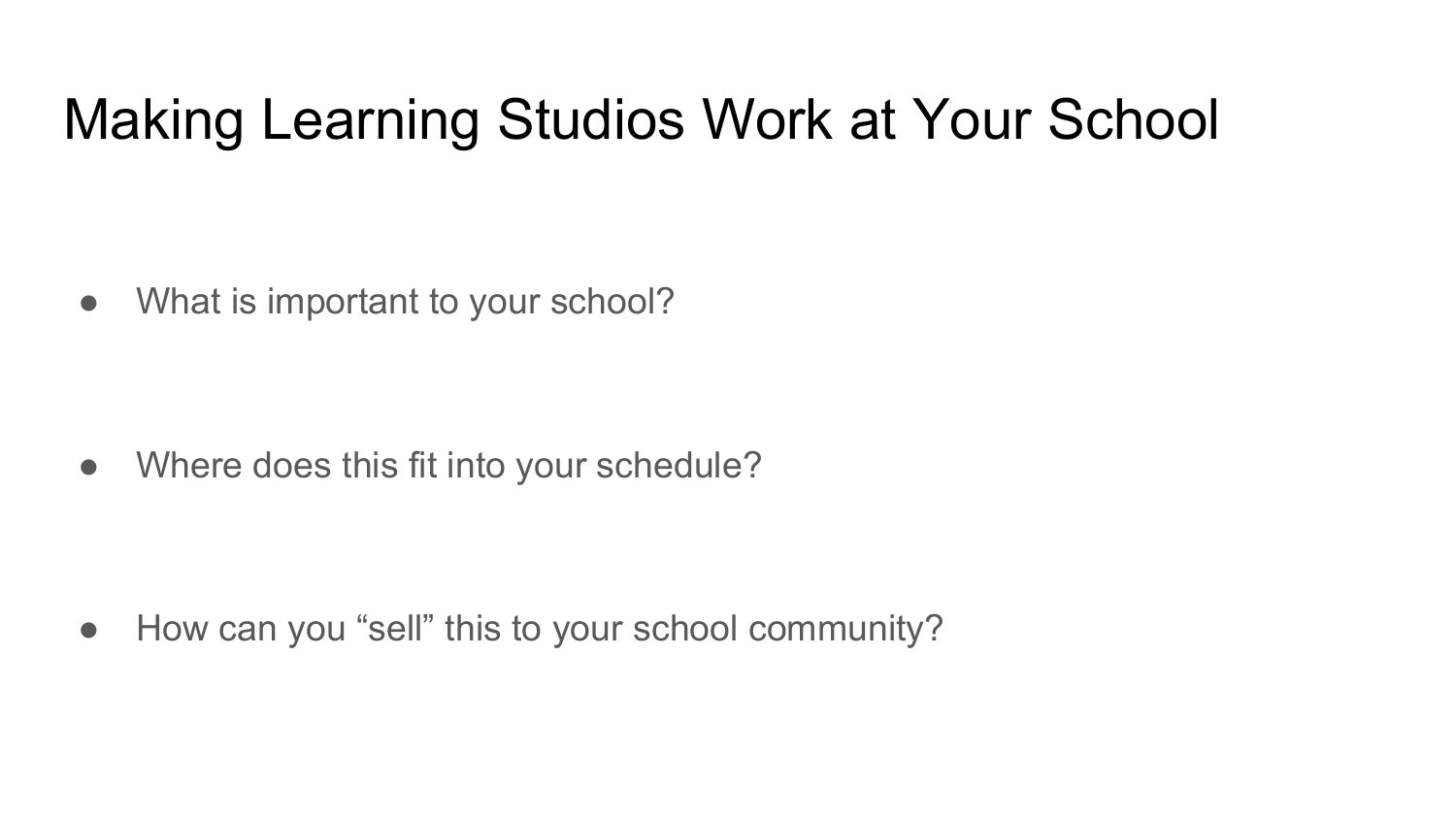#### Summer Academies



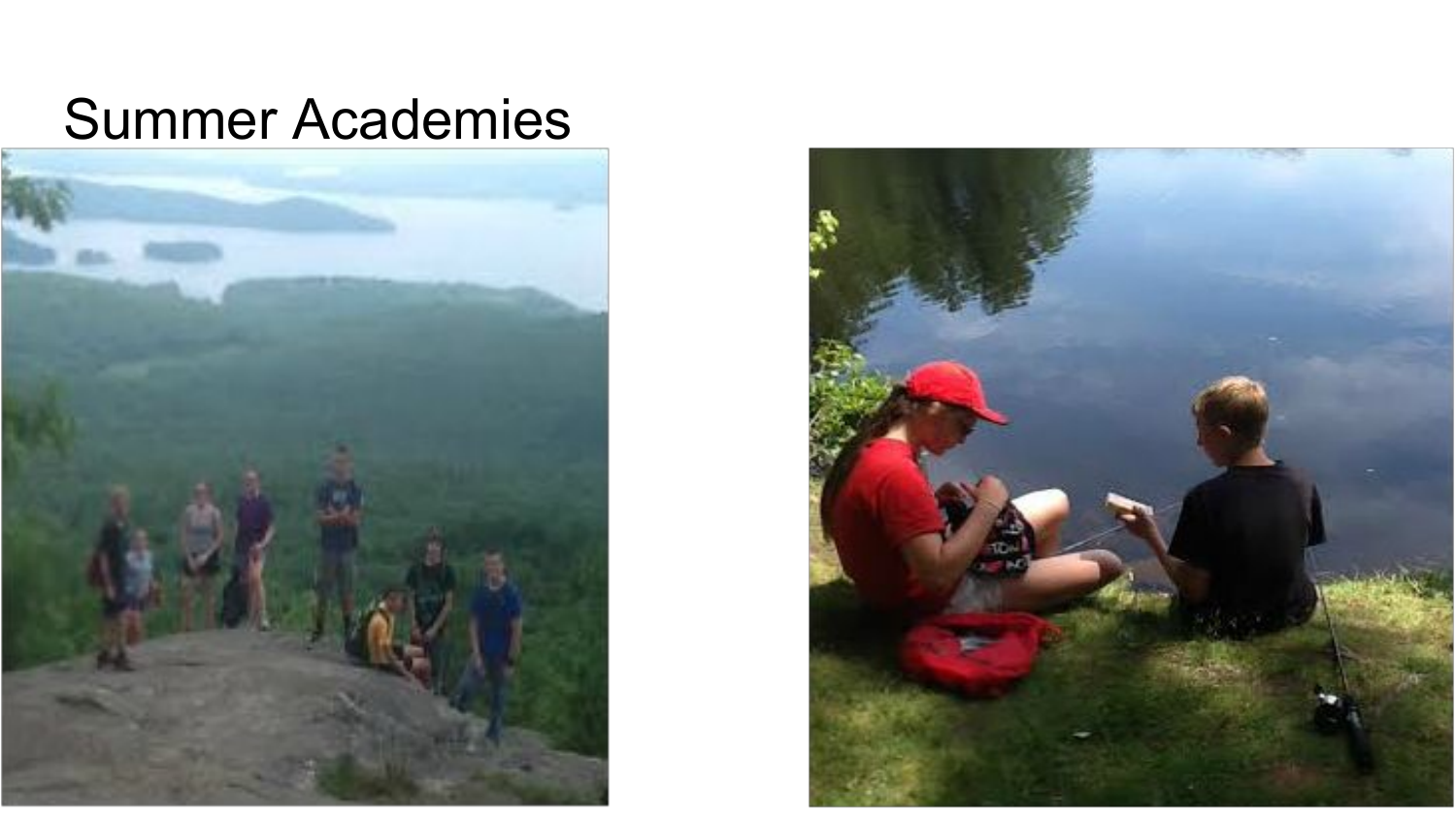# Summer Academy

- History
	- Information originated from a conference
	- Team of teachers visited high schools in upstate New York
- Funding
	- Private Donations
	- District Funds
	- Grant Funds
- Design Team
	- Community Partners
	- Anywhere/ Anytime Learning
	- Program that would make students excited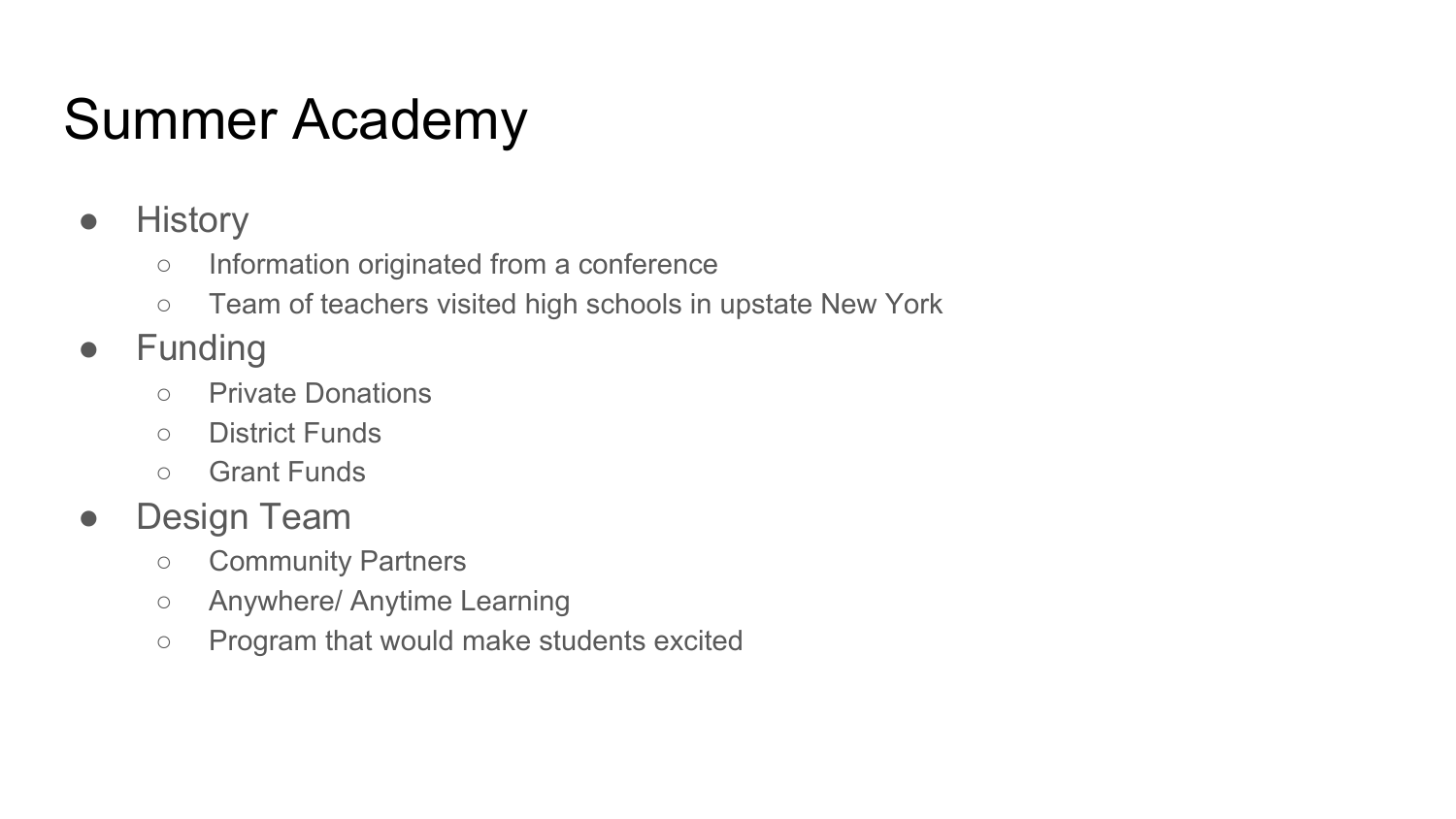# Shared Leadership

- Design and implementation of Summer Academies
	- Faculty
	- Administration
	- Community Members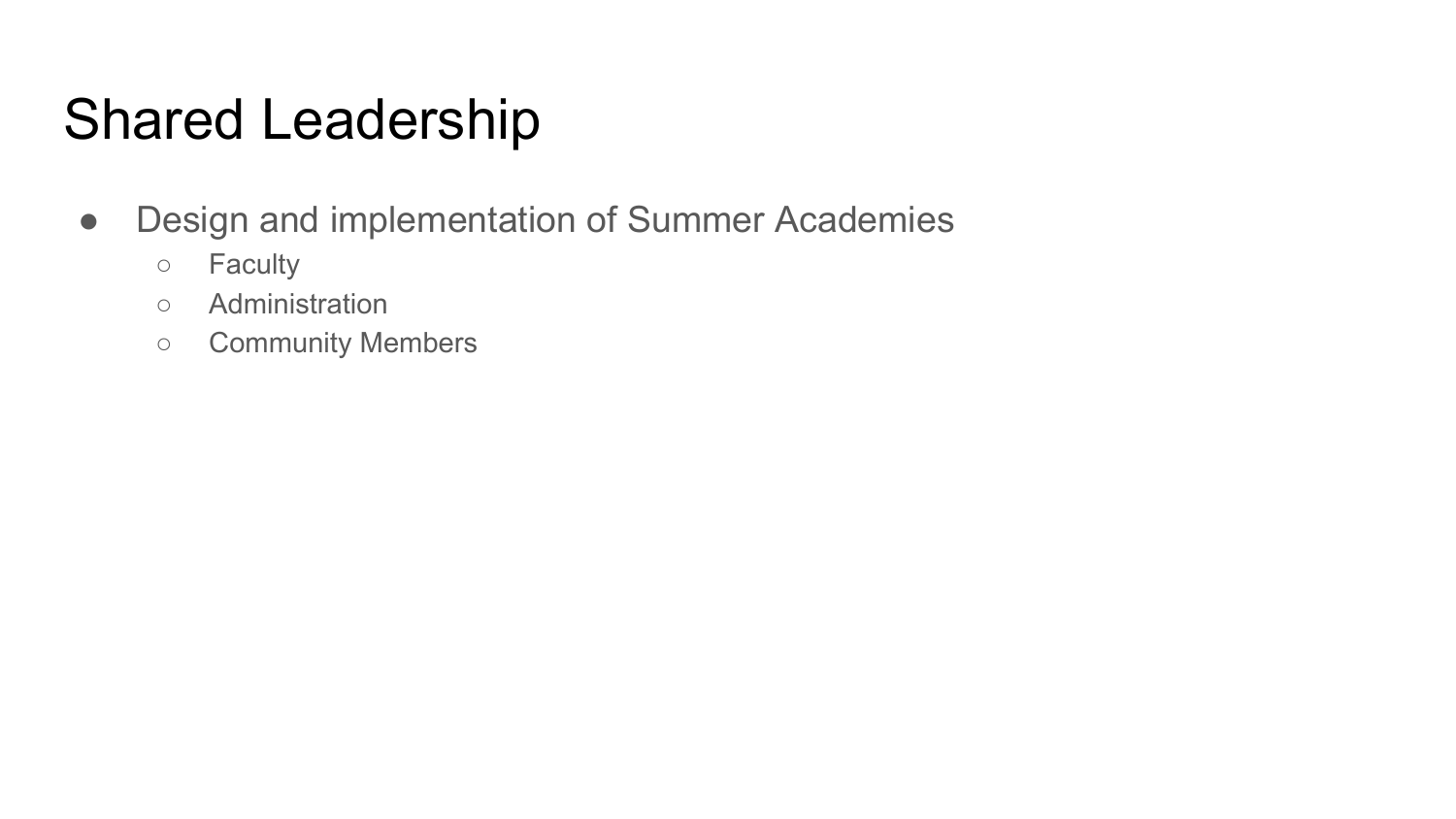# Program Set-Up

- Administrator
- Template
- Competitive Processes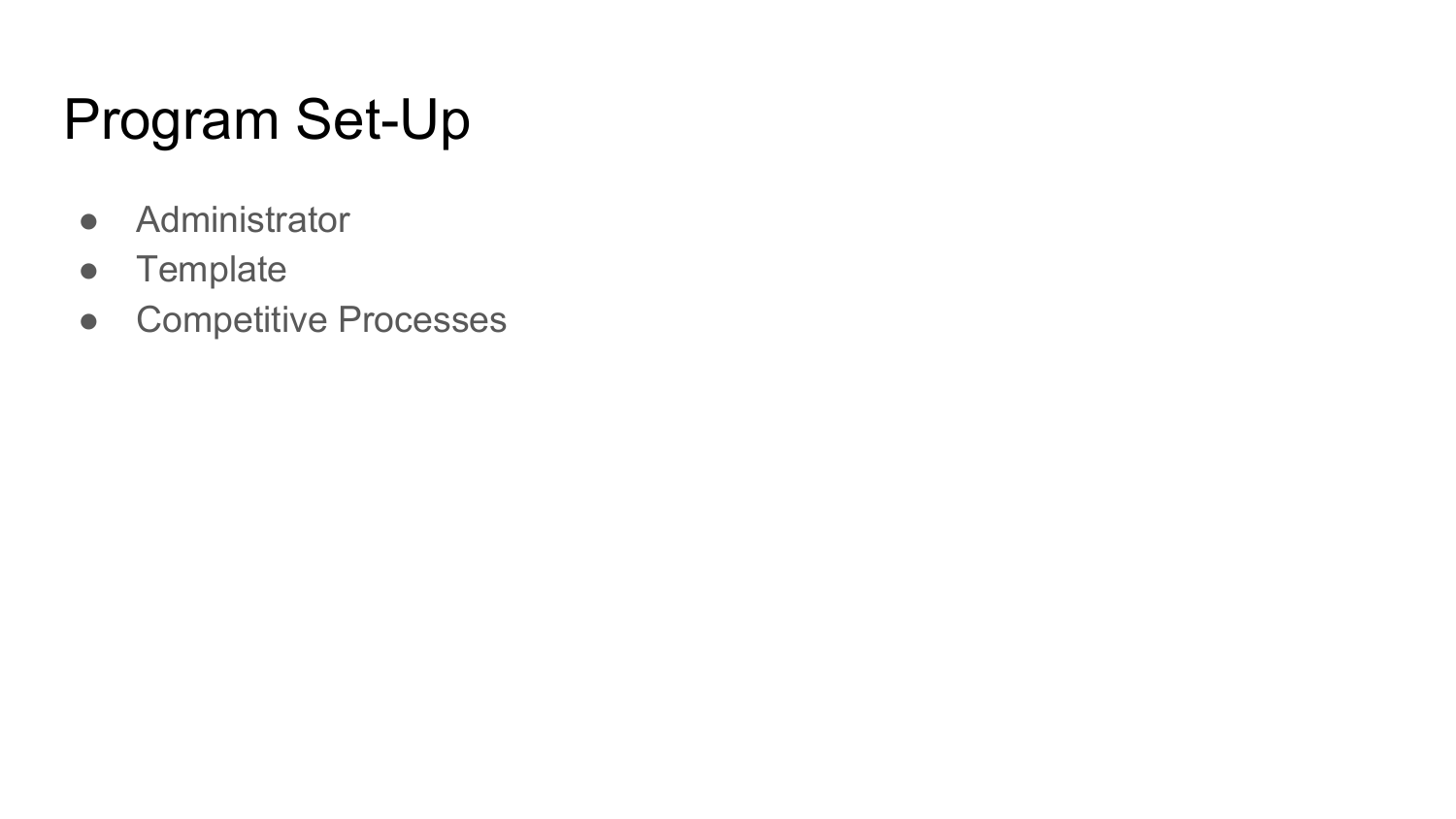# Community Involvement

● Camp Graylag

● Local Experts

• Community members donated materials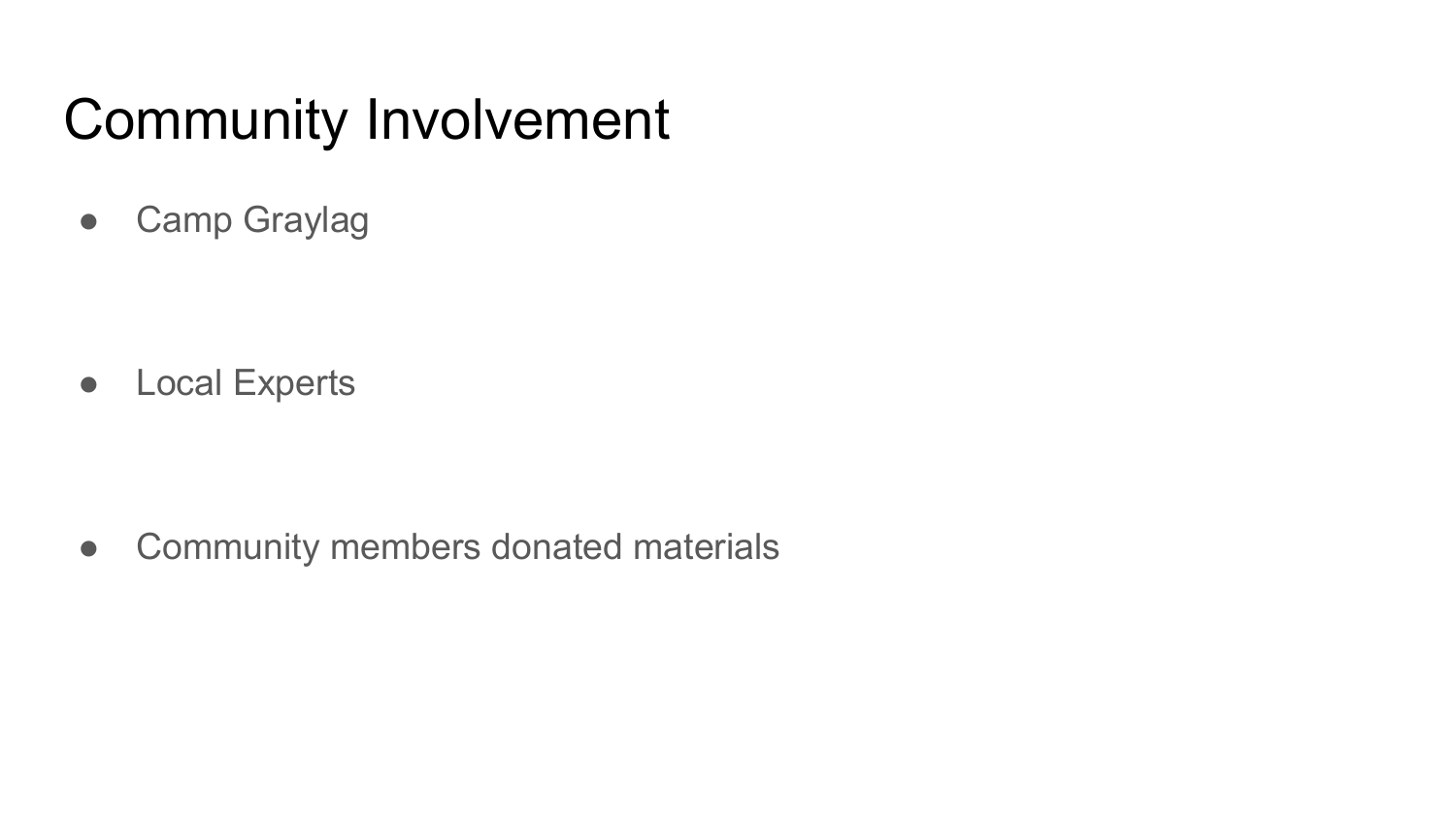## Implementation

- 1st Year
	- Three Summer Academies offered
	- 30+ students participated

- 2nd Year
	- Three Summer Academies offered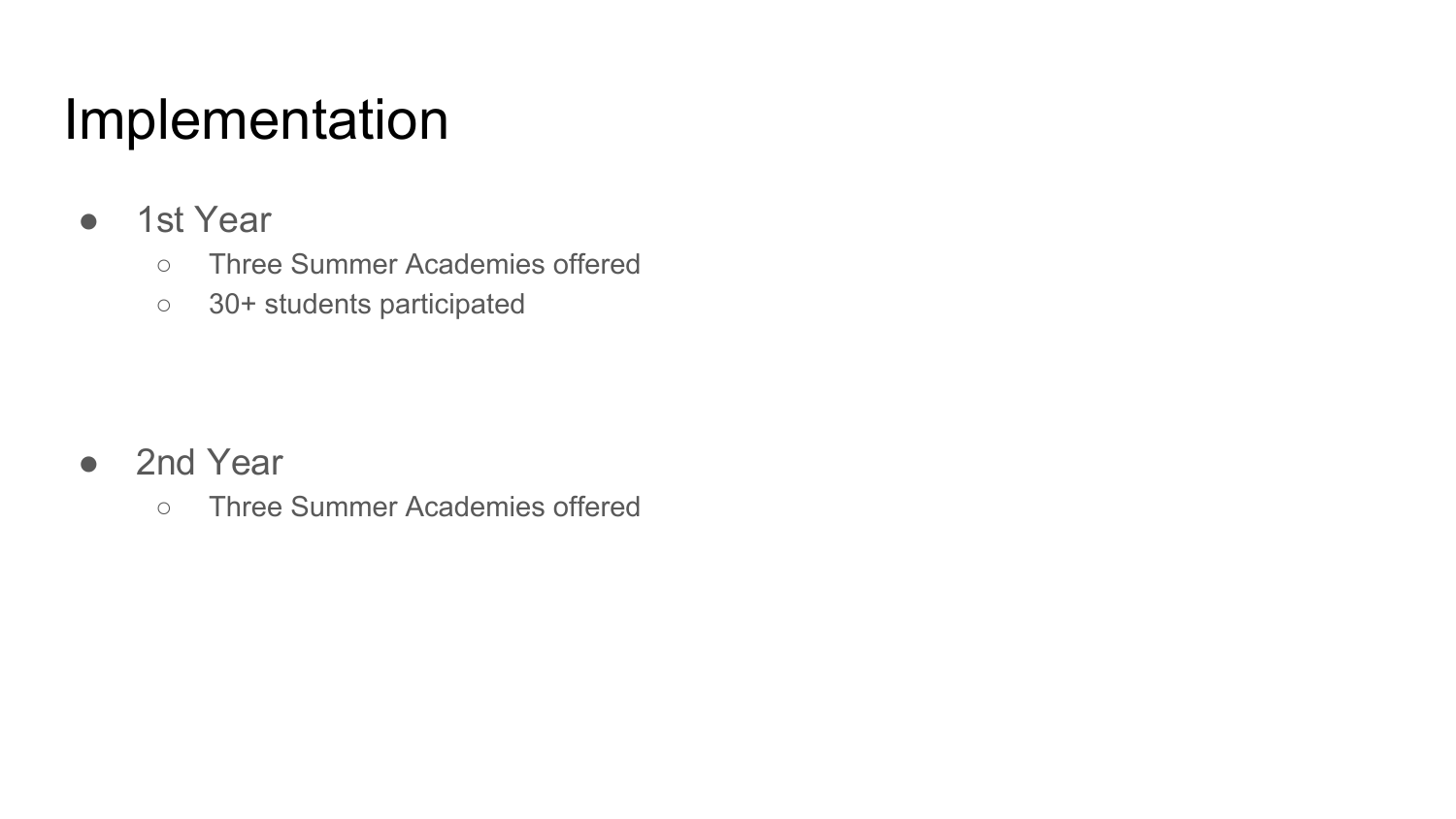### Student Personalization

2015 Summer Academies:

● Create Your Own Summer Adventure In Pittsfield

● Behind The Scenes

**•** Environmental Leadership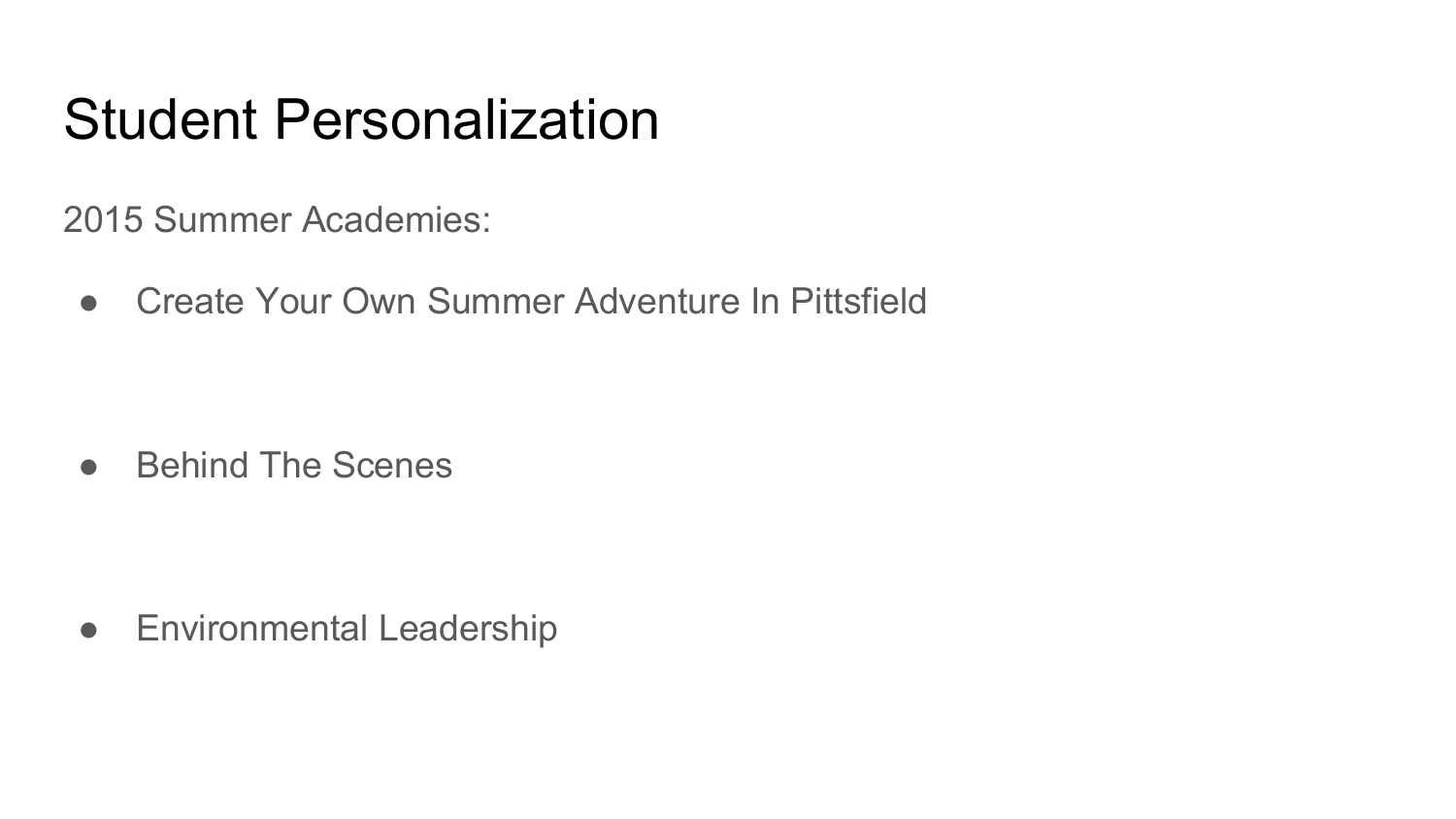#### **Products**

● Mini Showcases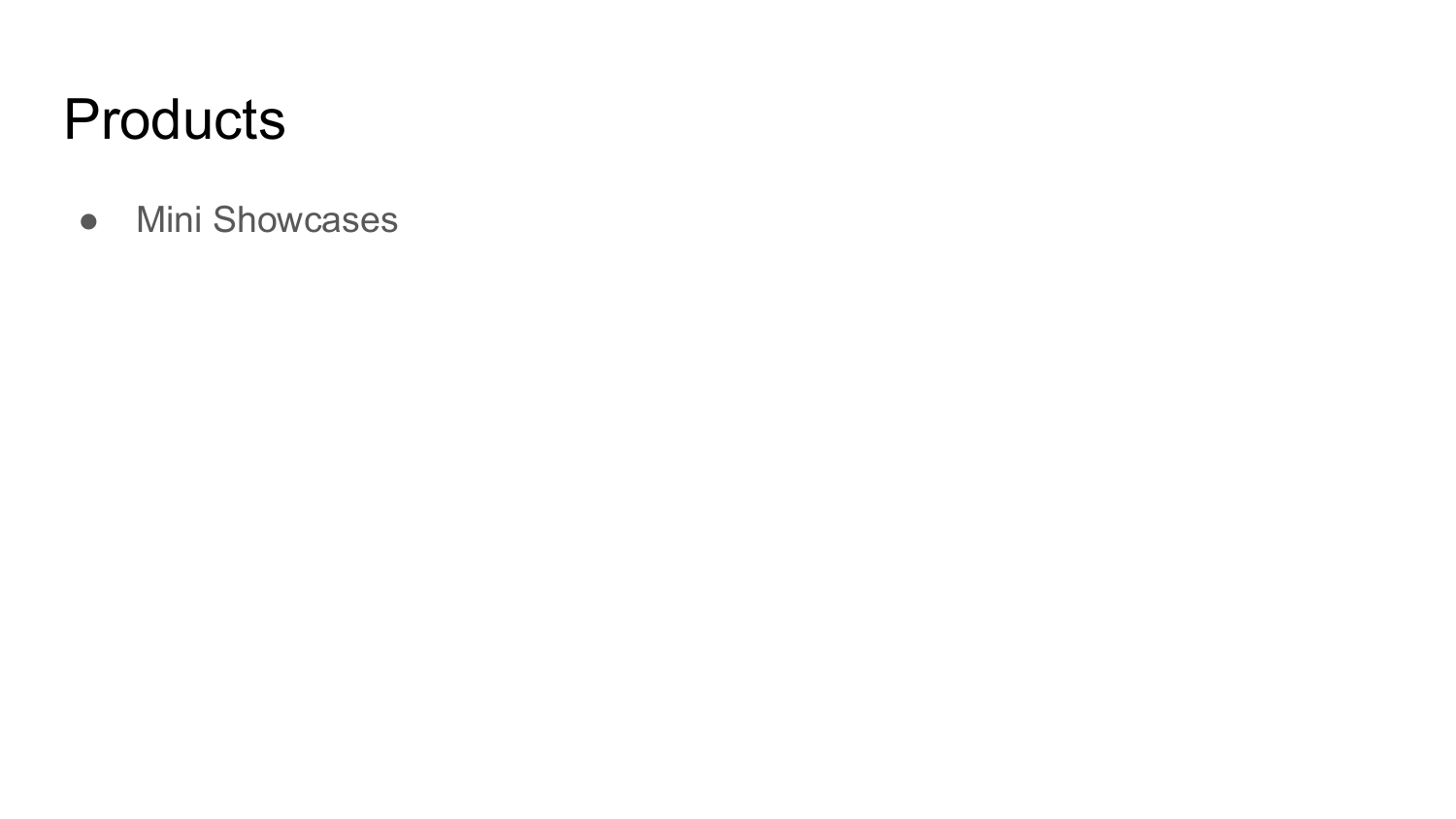## Reflection/ Review

● Student/ Parent/ Staff

● Program Review